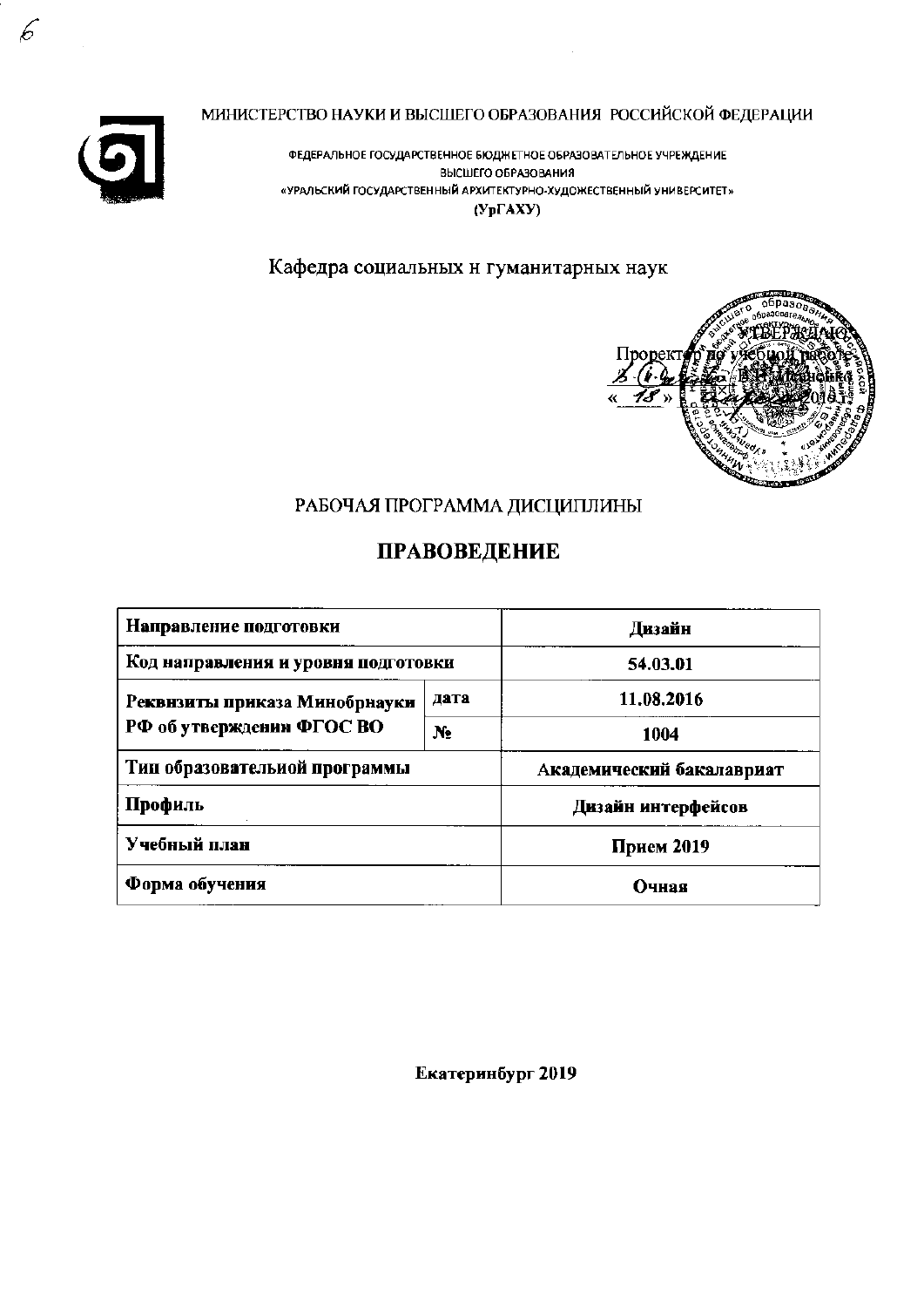#### ОБЩАЯ ХАРАКТЕРИСТИКА ДИСЦИПЛИНЫ  $\mathbf{1}$

#### ПРАВОВЕДЕНИЕ

#### $L1$ Место дисциплины в структуре образовательной программы, связи с другими дисциплинами:

Дисциплина ПРАВОВЕДЕНИЕ входит в базовую часть образовательной программы. Дисциплина базируется на знаниях, умениях и навыках, сформированных в результате студентами гуманитарной дисциплины «История». Изучение дисциплины освоения «Правоведение» предшествует изучению дисциплин «Профессиональная педагогика», «Теория и методология дизайн-проектирования». Полученные умения и навыки применяются в дисциплинах соответствующего профессионального нрофиля.

#### $1.2$ Аннотация содержания дисциплины:

Понятие права: его сущность и социальное назначенне в обществе. Снстема правоохранительных органов в Российской Федерации. Гражданское законодательство Российской Федерации. Законодательство о браке и семье Российской Федерации. Трудовое нраво в РФ. Административное законодательство РФ. Теория уголовного права. Уголовный нроцесс и уголовно-исполнительное право в РФ. Интеллектуальная собственность в РФ. Виды интеллектуальиой собственности. Авторское нраво: сущность и нринципы. Объекты авторского нрава: нризнаки, виды и классификация. Субъекты авторского нрава. Авторские нрава: лнчные, исключительные, нные. Патентное нраво РФ. Сущность, снецифнка, системы натентования в РФ. Объекты и субъекты натентного нрава РФ. Понятне и правовой режим средств инднвидуализации юриднческих лиц и иных участников гражданского оборота. Снособы защиты авторских и патентных нрав. Снецифика объектов авторского права в сфере дизайна. Права, свободы, обязанности и ответственность человека и гражданина в РФ.

#### $1.3$ Краткий план построения процесса изучения дисциплины;

Процесс изучения дисцинлины включает лекции, практические (семинарские) занятия, самостоятельную работу. Основные формы нитерактивного обучения: лекции с элементами эвристической беседы, проблемный семннар, семинар-дискуссня. В ходе изучения дисциплины студенты выполняют реферат, контрольную работу, составляют сравнительную таблицу.

Форма заключительного коитроля при нромежуточной аттестации - зачет. Для нроведения промежуточной аттестации по дисциплине создан фонд оценочных средств.

Оценка но дисциплине носит интегрированный характер, учитывающий результаты оценивания участия студеитов в аудиторных занятиях, качества и своевременности выполнения заданий (составление сравнительной таблицы, контрольной работы, реферата), устиого ответа на зачете.

#### $I.4$ Планируемые результаты обучения по дисциплине

Изучение дисциплины является этаном формирования у студента следующих комнетенций:

ОК-4: способностью иснользовать основы нравовых знаний в различных сферах деятельности ОК-11: готовностью действовать в нестандартных ситуациях, нести социальную и этическую ответственность за принятые решения

Планируемый результат изучения дисциплины в составе названных комнетенций:

Способность иснользовать основы правовых знаний в различных сферах деятельности, принимать решения в сфере общественной и профессиональной деятельности, а также в сфере социального взаимодействия на основе правовых и нормативных актов, нести социальную и этическую ответственность за принятые решения.

В результате изучения дисцинлины обучающийся должен:

Знать и понимать: систему правовых норм в современной общественной жизни, нормативно-правовые акты РФ, нормативно-правовые необходимые акты, для профессиональной деятельности и защиты прав и свобод гражданина РФ.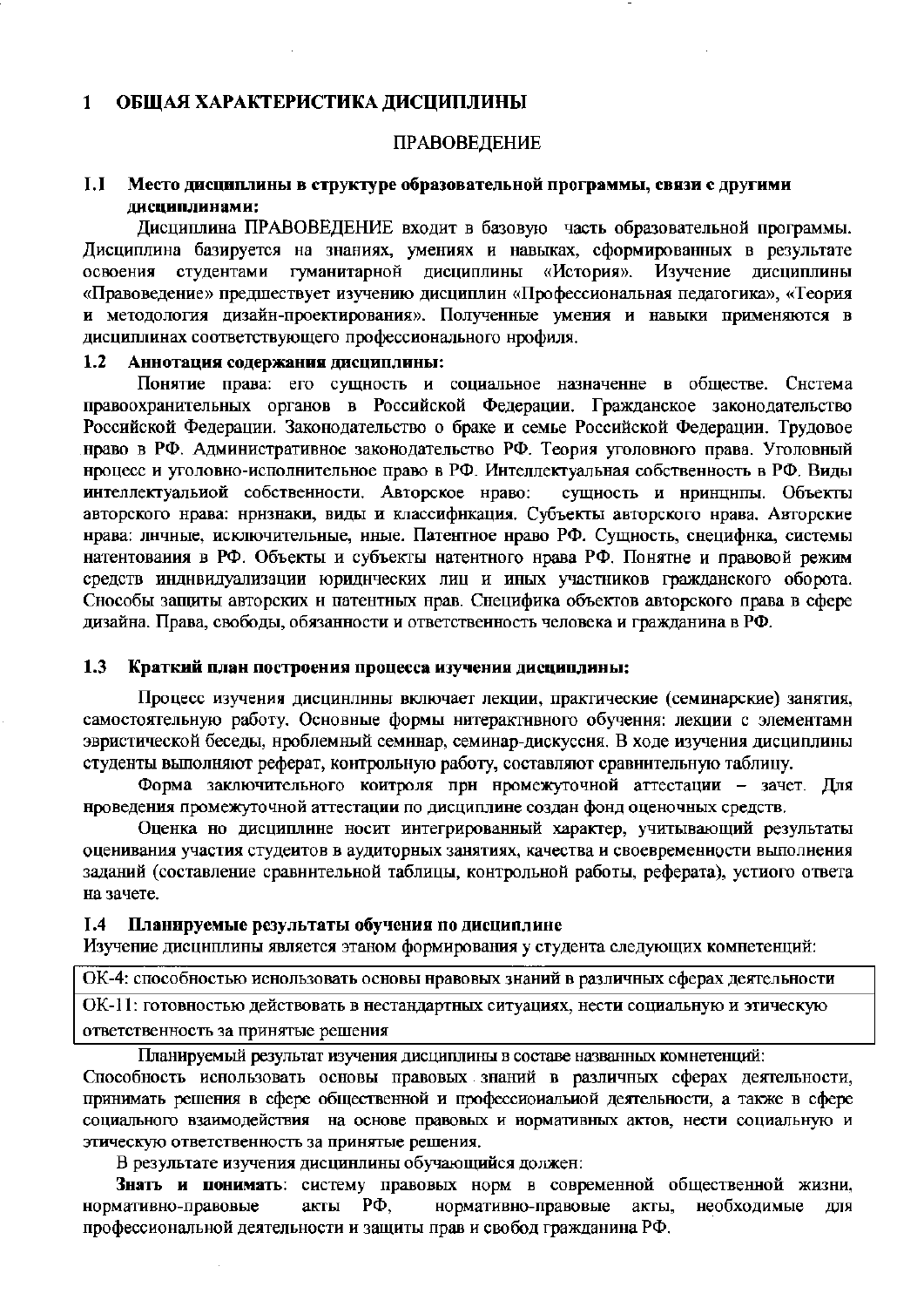#### Уметь:

а) применять знание и понимание для анализа правовых социально-значимых процессов и явлений и ответственного участия в общественно-политической жизни общества;

б) выносить суждения и демонстрировать свою активную гражданскую и творческую позицию во всех видах своей деятельности, уметь профессионально, аргументировано излагать содержание необходимого нормативно-правового акта, анализировать его пробелы и противоречия, как в устной, так и в письменной форме; владеть основными методами, способами и средствами получения, хранения, переработки информации, связанные с реализацией нормативных актов в профессиональной деятельности, навыками работы с компьютером как средством накопления и управления ниформацией;

в) комментировать данные н результаты, связанные с областью изучения коллегам и преподавателю.

Демонстрировать навыки и опыт деятельности с иснользованием получеиных знаний и умений в процессе профессиональной деятельности, для защиты своих профессиональных и гражданских прав в судах РФ.

|                                 |                              |                                   |                                              | занятия     | Аудиторные                              |                             |                              |                                             |                                                |                                      |                        |                                             | Самостоятельная работа |                            |                                              |                                          |                                     |                                     |                                                     |
|---------------------------------|------------------------------|-----------------------------------|----------------------------------------------|-------------|-----------------------------------------|-----------------------------|------------------------------|---------------------------------------------|------------------------------------------------|--------------------------------------|------------------------|---------------------------------------------|------------------------|----------------------------|----------------------------------------------|------------------------------------------|-------------------------------------|-------------------------------------|-----------------------------------------------------|
| Семестрам<br>$\bar{\mathbf{H}}$ | (3.e.)<br>единиц<br>Зачетных | $\mathbf{G}(\mathbf{B})$<br>Часов | <b>8CC20</b><br><b>SAHAMAR</b><br>Аудиторные | Ê<br>Лекции | Практические занятия (П3), Семинары (С) | виды занятий (Др)<br>Другие | Самостоятельная работа всего | $\overline{\text{E}}$<br>проект<br>Курсовой | $\widetilde{\mathbf{E}}$<br>работа<br>Курсовая | (PTP)<br>Расчетно-графическая работа | рафическая работа (ГР) | $\widehat{(\text{PP})}$<br>Расчетная работа | Ê<br>Реферат           | (HD)<br>работа<br>Домашняя | kuraysypa)<br>(300e)<br>работа<br>Гворческая | работе<br>контрольной<br>×<br>Подготовка | зачету<br>экзамену,<br>Подготовка к | Другие виды самостоятельных занятий | аттестации по<br>Форма промежуточной<br>дисциплине* |
| 6                               | 2                            | 72                                | 36                                           | 30          | 6                                       |                             | 36                           |                                             |                                                |                                      |                        |                                             | 10                     |                            |                                              | 6                                        |                                     | 20                                  | 3вч                                                 |
| Ит<br>ого                       | $\overline{2}$               | 72                                | 36                                           | 30          | 6                                       |                             | 36                           |                                             |                                                |                                      |                        |                                             | 10                     |                            |                                              | 6                                        |                                     | 20                                  |                                                     |

#### 1.5 Объем лиспиплины

\*Зачет с оценкой - 3О, Зачет -Зач, Экзамен - Экз, Курсовые проекты - КП, Курсовые работы - КР

#### СОДЕРЖАНИЕ ДИСЦИПЛИНЫ  $\mathbf{2}$

| Код<br>раздела, темы | Раздел, тема, содержание дисциплины*                                                                                                                                                                                                                                                                                                                                                                                                                                                                                                  |
|----------------------|---------------------------------------------------------------------------------------------------------------------------------------------------------------------------------------------------------------------------------------------------------------------------------------------------------------------------------------------------------------------------------------------------------------------------------------------------------------------------------------------------------------------------------------|
| T.1                  | Понятие права: его сущность и социальное назначение в обществе.<br>Его сущность и социальное пазначение в обществе. Право в системе социальных норм.<br>Основные признаки права. Функции права. Основные свойства и функции правового<br>регудирования. Признаки пормативного акта. Виды нормативных актов. Иерархия<br>нормативных актов в Российской Федерации. Понятие и сущность правовой нормы.<br>Формы (источники) права. Структура права. Система права: вертикальное и<br>горизонтальное строение права. Понятие законности. |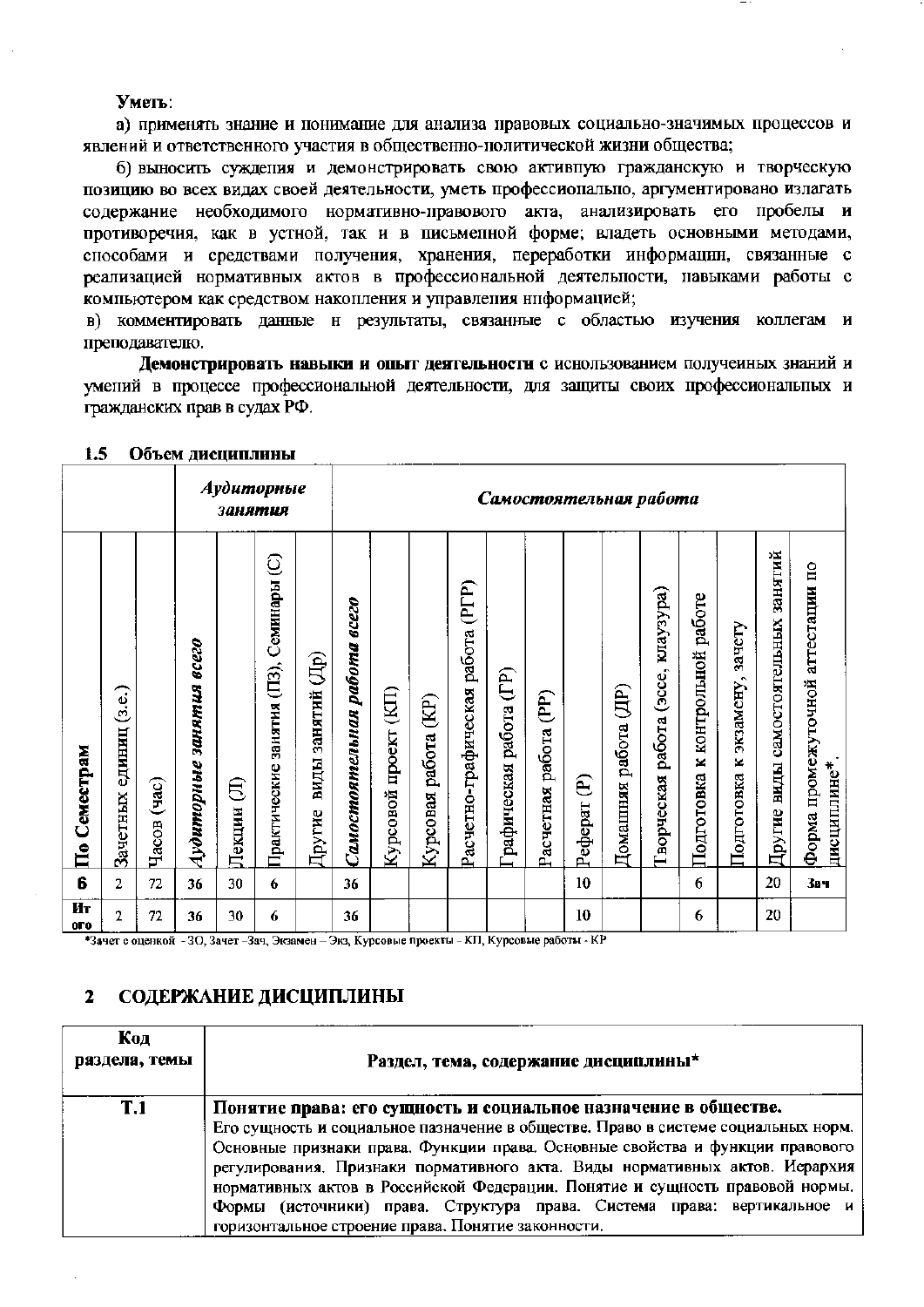|                 | Система правоохранительных органов в Российской Федерации. Понятие                 |
|-----------------|------------------------------------------------------------------------------------|
|                 |                                                                                    |
|                 | «правоохранительный<br>Правоохранительный<br>орган».<br>орган<br>институт<br>как   |
|                 | Признаки<br>Виды<br>государственной<br>власти.<br>правоохранительного<br>органа.   |
|                 | правоохранительных органов и содержание их деятельности. Принципы деятельности     |
|                 | правоохранительных органов. Реформирование системы правоохранительных органов      |
|                 | в РФ. Судебная система в Российской Федерации. Суды общей юрисдикции. Суды         |
| T <sub>.2</sub> |                                                                                    |
|                 | арбитражной юрисдикции. Конституционный суд РФ. Конституционные (уставные)         |
|                 | суды субъектов РФ. Компетенция мировых судов, районных (федеральных) судов,        |
|                 | судов субъектов РФ, Верховного суда РФ. Компетенция арбитражных судов субъектов    |
|                 | РФ, арбитражных апелляционных судов, арбитражных судов округов. Обжалование        |
|                 | судебных постановлений и приговоров: формы, сроки, порядок. Реформирование         |
|                 | судебной системы в РФ: суды по интеллектуальной собственности и суды               |
|                 | административной юрисдикции.                                                       |
|                 |                                                                                    |
|                 | Гражданское закоиодательство Российской Федерации. Гражданское право и             |
|                 | гражданское законодательство Российской Федерации. Круг вопросов, регулируемых     |
|                 | гражданским правом. Гражданский кодекс Российской Федерации: особенности и         |
|                 | принципы и структура. Участники гражданских правоотношений: граждане,              |
|                 | юридические лица, государство. Объекты гражданского права. Важнейшие понятия       |
| <b>T.3</b>      | гражданского права: представительство, ценная бумага, доверенность и др.           |
|                 | Институционализация гражданского законодательства: общее гражданское право,        |
|                 | договорное гражданское право, наследственное право, право интеллектуальной         |
|                 | собственности. Гражданско-правовая ответственность: принципы и основания.          |
|                 |                                                                                    |
|                 | Реформирование гражданского права РФ: итоги и перспективы. Исковая давность в      |
|                 | гражданском праве.                                                                 |
|                 | Законодательство о браке и семье Российской Федерации. Семья и право.              |
|                 | Источники семейного права. Семейный кодекс РФ. Круг вопросов, подлежащих           |
|                 | регулированию нормами семейного права. Порядок и условия заключения и              |
|                 | расторжения брака. Права и обязанности супругов. Права и обязанности родителей по  |
| T.4             | воспитанию детей. Способы защиты супругами их прав. Имущество супругов.            |
|                 | Брачный контракт и его роль в определении режима имущества супругов. Алиментные    |
|                 | обязательства членов семьи: процедура взыскания, ответственность. Защита интересов |
|                 |                                                                                    |
|                 | детей, родившихся вне брака. Опека и попечительство над детьми. Приемная семья.    |
|                 | Применение законодательства о браке и семье к иностранным гражданам.               |
|                 | Трудовое право в РФ. Общая характеристика трудового законодательства Российской    |
|                 | Федерации. Источники трудового права. Кодекс законов о труде РФ. Закон РФ "О       |
|                 | занятости населения в Российской Федерации". Правоотношения в сфере труда.         |
|                 | Субъекты трудового правоотношения. Основания возникновения и содержание            |
|                 | трудового правоотношения. Понятие и формы занятости населения. Трудоустройство и   |
|                 | его виды. Права и обязанности работодателя в обеспечении заиятости населения.      |
| T.5             | Правовой статус безработного. Трудовой договор (контракт): понятие, разновидности. |
|                 | Особенности отдельных видов трудовых договоров. Основания прекращения              |
|                 | Увольнение;<br>осуществления.                                                      |
|                 | (контракта).<br>трудового<br>договора<br>порядок                                   |
|                 | Ответственность за нарушение трудового договора (контракта). Переводы. Трудовые    |
|                 | споры. Отстранение от работы. Правовое регулирование заработной платы. Право на    |
|                 | забастовку и порядок осуществления его. Судебная защита трудовых прав граждан.     |
|                 | Административное законодательство РФ. Законодательство РФ<br>в сфере               |
|                 | административного права. Источники административного права. Административно-       |
|                 | правовые нормы и отношения. Административные правонарушения. Субъекты              |
|                 | административного права. Кодекс Российской Федерации об административных           |
|                 | правонарушениях. Принуждение по административному праву и его значение. Меры       |
| T.6             | административно-правового пресечения. Понятие и основания административной         |
|                 |                                                                                    |
|                 | Административные<br>Принципы<br>ответственности.<br>взыскания.<br>применения       |
|                 | административных взысканий. Защита прав граждан в административном праве.          |
|                 | Порядок обжалования действий должностных лиц. Администратнвная ответственность     |
|                 | и виды административных правонарушений. Освобождение от административной           |
|                 | ответственности. Альтернативы административной ответственности.                    |
| T.7             | Теория уголовного права. Уголовный процесс и уголовно-исполнительное право         |

 $\sim$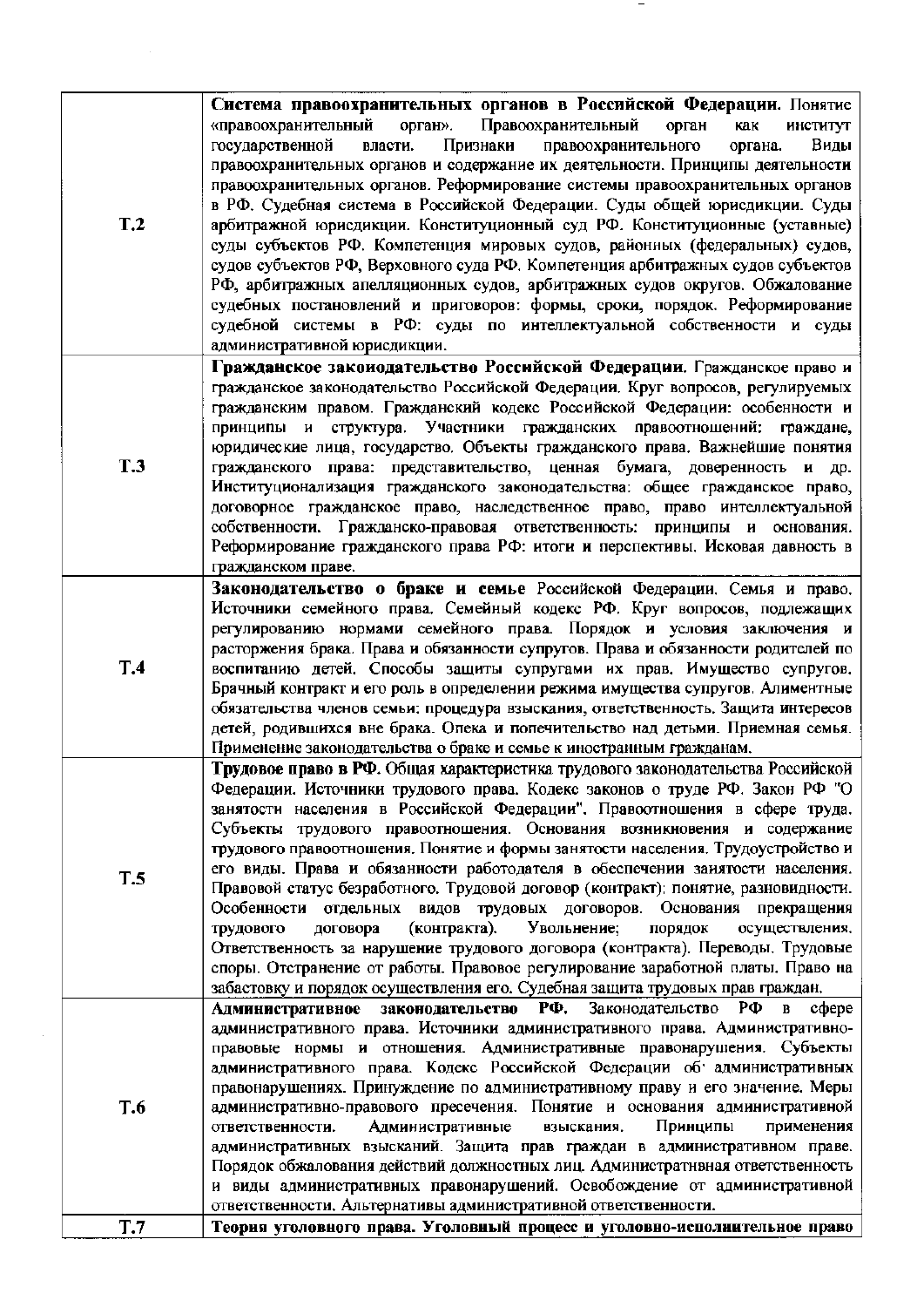|             | в РФ. Понятие, функции и принципы Российского уголовного права. Уголовный                 |
|-------------|-------------------------------------------------------------------------------------------|
|             | кодекс РФ, его структура. Действия уголовного закона в пространстве и времени.            |
|             | Уголовная ответственность и ее основания. Обстоятельства,<br>исключающие                  |
|             | преступность деяния. Смягчающие и отягчающие вину обстоятельства. Понятие                 |
|             |                                                                                           |
|             | преступления. Признаки преступления. Классификация преступления по тяжести.               |
|             | Понятие общественной опасности преступления. Малозначительность деяния как                |
|             | освобождения<br>уголовной ответственности.<br>Понятие<br>основание<br>$\sigma$<br>состава |
|             | преступления. Элементы и признаки состава преступления. Виды составов                     |
|             | преступления. Соучастие в преступлении. Система наказаний и режимы отбывания              |
|             | наказания в РФ. Уголовная ответственность за отдельные виды преступлений. Понятие         |
|             |                                                                                           |
|             | экстремизма, экстремистской организации и экстремистской деятельности. Специфика          |
|             | молодежного экстремизма: источники формирования.                                          |
|             | Интеллектуальная собственность в РФ. Система законодательства об охране                   |
|             | интеллектуальной собственности. Общая<br>характеристика<br>источников<br>права            |
|             | интеллектуальной собственности. Виды интеллектуальной собственности. Авторское            |
|             | право: сущность и принципы. Интеллектуальная деятельность и роль гражданского             |
|             |                                                                                           |
| <b>T.8</b>  | права в охране и использовании ее результатов. Интеллектуальная собственность как         |
|             | объект гражданского права. Понятие и содержание интеллектуальной собственности.           |
|             | Система права интеллектуальной собственности. Промышленная интеллектуальная               |
|             | собственность и авторское право как два основных института интеллектуальной               |
|             | собственности. Отдельные виды объектов интеллектуальной собственности. Субъекты           |
|             | права интеллектуальной собственности.                                                     |
|             | Объекты авторского права: признаки, виды и классификация. Понятие и признаки              |
|             |                                                                                           |
|             | объектов авторского права: нематериальный характер, творческий характер                   |
|             | произведения, объективная форма выражения произведения; оригинальность и                  |
|             | неповторимость формы произведения. Виды объектов авторского права: произведения           |
|             | науки, литературы и искусства. Правовой статус обнародованных и необнародованных          |
|             | произведений. Классификация объектов авторского права. Особенности произведений           |
| T.9         | изобразительного искусства в промышленности. Специфика формы произведений                 |
|             | живописи. Произведения живописи и проблема экстремизма в современном мире, роль           |
|             |                                                                                           |
|             | произведений живописи в борьбе с экстремизмом (не должны противоречить                    |
|             | морали,<br>принципам<br>гуманности<br>И<br>содержать<br>экстремистские<br>материалы,      |
|             | возбуждающие расовую, национальную, религиозную и иную вражду; уголовная                  |
|             | ответственность за экстремизм в сфере интеллектуальной собственности).                    |
|             | Субъекты авторского права. Виды субъектов авторского права. Физические лица               |
|             | как первоначальные субъекты авторского права. Юридические лица как субъекты               |
|             | авторского права. Работодатели, наследники и иные правопреемники. Правовой статус         |
|             |                                                                                           |
| T.10        | служебных произведений. Правовой режим соавторства. Недопустимость нарушения              |
|             | прав, свобод и законных интересов человека и гражданина в зависимости от его              |
|             | социальной, расовой, национальной, религиозной или языковой принадлежности или            |
|             | отношения к религии, в рамках отношений соавторства.                                      |
|             | Авторские права: личные, исключительные иные. Специфика прав автора и                     |
|             | сроки действия авторского права. Личные неимущественные права<br>автора.                  |
|             | Имущественные (исключительные) права автора. Сроки действия исключительного               |
|             |                                                                                           |
| <b>T.11</b> | права на объекты авторских прав. Иные права автора. Право доступа автора к                |
|             | созданному им произведению в сфере дизайна и специфика его реализации; право на           |
|             | получение вознаграждения за создания служебного произведения; право отзыва                |
|             | произведения. Порядок свободного использования произведений.                              |
|             | Патентное право РФ. Сущность, специфика, системы патентования в РФ.                       |
|             | сфера действия, функции, принципы патентного<br>Понятие,<br>права.<br>Системы             |
|             | патентования в мире и в РФ. Источники патентного права. Состояние патентно-               |
| <b>T.12</b> |                                                                                           |
|             | правовой охраны объектов промышленной собственности в РФ. Патентование                    |
|             | объектов за рубежом. Права иностранных физических и юридических лиц в сфере               |
|             | патентного права.                                                                         |
|             | Объекты и субъекты натентного права РФ. Объекты патентного права: понятие и               |
| <b>T.13</b> | признаки изобретения, полезной модели и промышленного образца. Условия                    |
|             | патентоспособности полезных моделей и промышленных образцов. Правила подачи               |

 $\sim 10^7$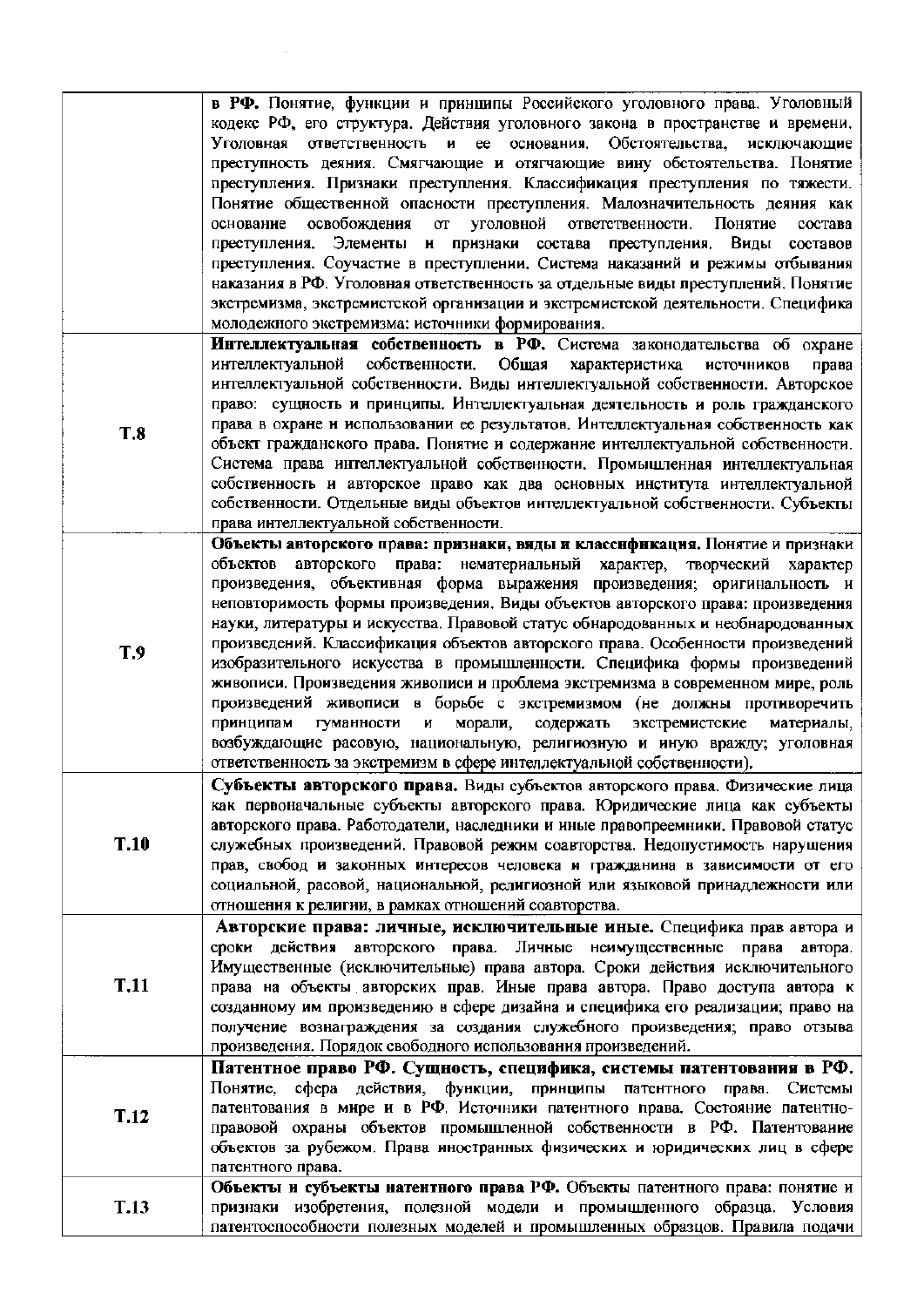|             | первоначальной заявки в Роспатент. Субъекты патентного права. Виды субъектов                                                                                       |
|-------------|--------------------------------------------------------------------------------------------------------------------------------------------------------------------|
|             | патентных прав. Представительство в патентном праве. Деятельность патентных                                                                                        |
|             | поверенных. Патент как форма охраны объектов промышленной собственности.                                                                                           |
|             | Оформление патентных прав выдача принудительных лицензий в интересах общества.                                                                                     |
|             | Договоры о передачи прав патентообладателя: понятие и виды. Состояние договорных                                                                                   |
|             | отношений в области патентного права.                                                                                                                              |
|             | Понятне и правовой режим средств индивидуализации юридических лиц и иных                                                                                           |
|             | участников гражданского оборота. Правовая охрана товарных зпаков, знаков                                                                                           |
|             | обслуживания и наименований места происхождения товаров. Понятие, признаки,                                                                                        |
|             | виды товарных знаков, знаков обслуживания и наименования места происхождения                                                                                       |
|             | товаров. Регистрация товарного знака, знака обслуживания и наименования места                                                                                      |
|             | происхождения товара, порядок выдачи и действия охранных документов.                                                                                               |
| <b>T.14</b> | Использование, передача товарного знака, знака обслуживания и наименования места                                                                                   |
|             | происхождения товара. Право на коллективный знак. Прекращение правовой охраны                                                                                      |
|             | товарного знака, знака обслуживания и наименования места происхождения товаров.                                                                                    |
|             | Понятие и признаки фирменных наименований. Субъекты права на фирменное                                                                                             |
|             | наименование. Содержание права на фирменное наименование. Понятие и признаки                                                                                       |
|             | прав на доменное имя. Субъекты права на доменное имя. Содержание права на                                                                                          |
|             | доменное имя. Защита прав на средства индивидуализации участников гражданского                                                                                     |
|             | оборота и производимой ими продукции, работ, услуг.                                                                                                                |
|             | Способы защиты авторских и натентных прав. Нарушение авторских и патентных                                                                                         |
|             | прав. Понятие контрафактных экземпляров произведений. Нарушители авторских и                                                                                       |
| <b>T.5</b>  | патентных прав. Способы гражданско-правовой защиты авторских и патентных прав.                                                                                     |
|             | Уголовная, административная, гражданско-правовая ответственность за нарушение                                                                                      |
|             | авторских и патентиых прав. Международиый опыт обеспечения соблюдения                                                                                              |
|             | авторских патентных прав.                                                                                                                                          |
|             | Специфика объектов авторского н патептного права в сфере дизайна. Понятие и                                                                                        |
|             | признаки объектов авторского права: нематериальный характер, творческий характер                                                                                   |
|             | произведения, объективная форма выражения произведения; оригинальность и                                                                                           |
|             | неповторимость формы произведения. Виды объектов авторского права: произведения                                                                                    |
|             | науки, литературы и искусства. Правовой статус обнародованных и необнародованных                                                                                   |
|             | произведений. Классификация объектов авторского права. Особенности произведений                                                                                    |
|             | дизайна в промышленности. Специфика формы произведений дизайна. Произведения                                                                                       |
| T.16        | дизайна и проблема экстремизма в современном мире, роль произведений живописи в                                                                                    |
|             | борьбе с экстремизмом (ие должны противоречить принципам гуманности и морали,                                                                                      |
|             | содержать экстремистские материалы, возбуждающие расовую, иациональную,                                                                                            |
|             | религиозную и иную вражду; уголовная ответственность за экстремизм в сфере                                                                                         |
|             | интеллектуальной собственности). Понятие, сфера действия, функции, принципы                                                                                        |
|             | патентного права. Системы патентования в мире и в РФ. Источники патентного права.                                                                                  |
|             | Состояние патентно-правовой охраны объектов промышленной собственности в РФ.                                                                                       |
|             | изобретений<br>Права иностранных<br>Патентование<br>за рубежом.<br>физических и                                                                                    |
|             | юридических лиц в сфере патентного права.                                                                                                                          |
|             | Права, свободы, обязанности и ответственность человека и гражданина в РФ.<br>Конституционно-правовой статус человека и гражданина в РФ. Условия ограничения        |
|             |                                                                                                                                                                    |
|             | конституционных прав и свобод. Классификация прав и свобод по конституции РФ.                                                                                      |
|             | Условием реализации прав и свобод человека является исполнение им юридических<br>обязанностей. Обращает на себя внимание тот факт, что в Основном законе РФ указан |
| T.17        | ограниченный круг основных обязанностей, в отличие от прежних советских                                                                                            |
|             | конституций,<br>каждому праву корреспондировала обязанность. В<br>где почти                                                                                        |
|             | юридической (конституционной)<br>обязанностью<br>конституционном<br>праве<br>под                                                                                   |
|             | понимается социально возможная необходимость определенного поведения личности,                                                                                     |
|             | установленная государством.                                                                                                                                        |
|             |                                                                                                                                                                    |

 $\sim 10^6$ 

 $\frac{1}{2}$ 

 $\hat{\boldsymbol{\beta}}$ 

 $\hat{\boldsymbol{\beta}}$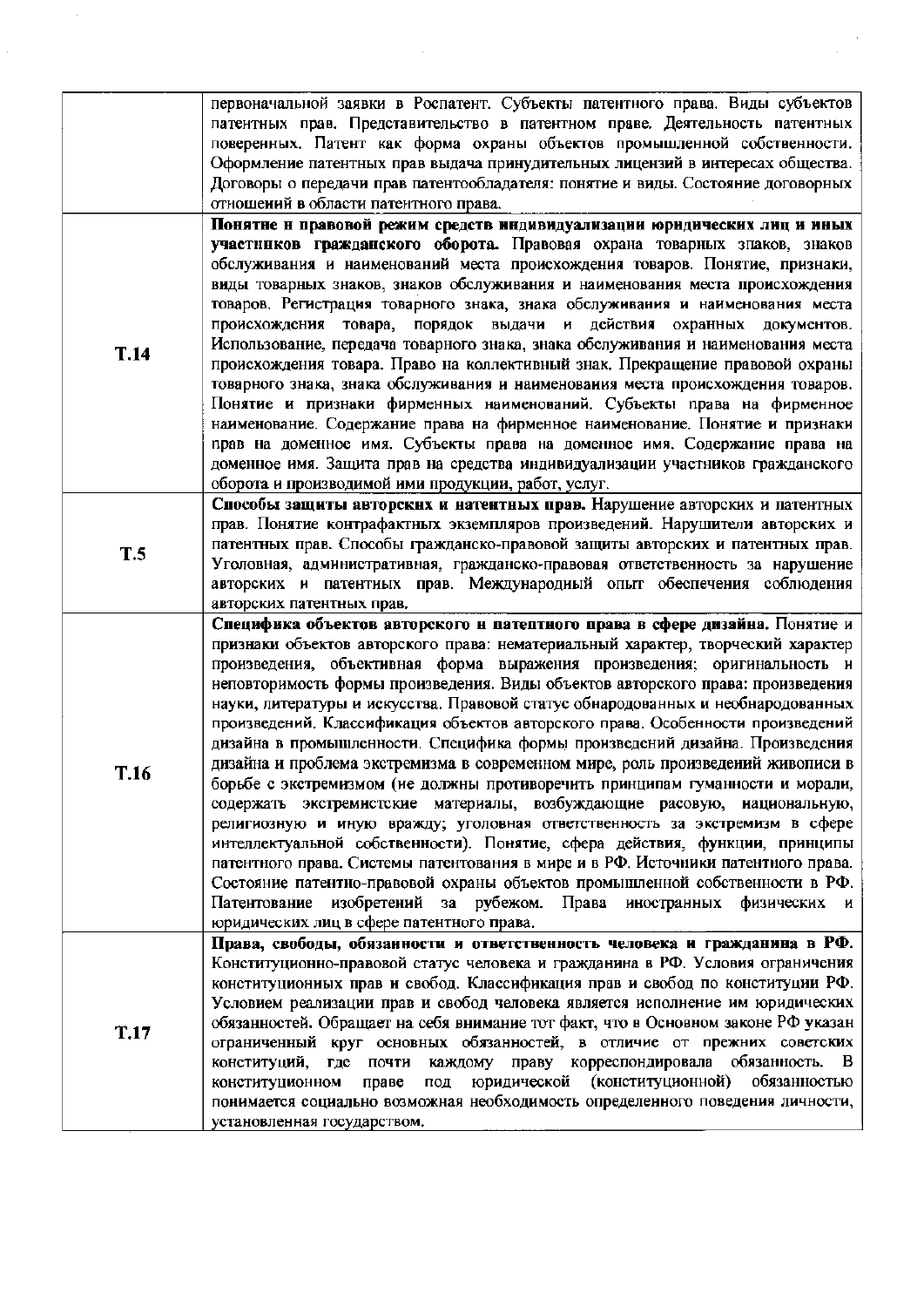# 3 РАСПРЕДЕЛЕНИЕ УЧЕБНОГО ВРЕМЕНИ

 $\overline{\phantom{a}}$ 

 $\hat{A}$ 

# 3.1 Распределение аудиторных занятий и самостоятельной работы по разделам дисциплины

 $\mathcal{L}_{\mathcal{A}}$ 

|         |                    |                                                         |                         |                | Аудиторные     |                |                                  |  |
|---------|--------------------|---------------------------------------------------------|-------------------------|----------------|----------------|----------------|----------------------------------|--|
| Семестр | семестра<br>Неделя | Раздел дисциплины,                                      |                         |                | занятия (час.) | Самост.        | Оценочные                        |  |
|         |                    | Tema                                                    | ВСЕГО                   |                | Практ.         | работа         | средства                         |  |
|         |                    |                                                         |                         | Лекции         | занятия,       | (час.)         |                                  |  |
|         |                    |                                                         |                         |                | семинары       |                |                                  |  |
|         |                    | Тема 1. Понятие права: его                              |                         |                |                |                | Составление                      |  |
| 6       | $\mathbf{1}$       | сущность и социальное                                   | $\overline{\mathbf{4}}$ | 2              |                | $\overline{2}$ | сравнительной                    |  |
|         |                    | назначение в обществе.                                  |                         |                |                |                | таблицы                          |  |
|         |                    | Тема 2. Система                                         |                         |                |                |                |                                  |  |
| 6       | $\overline{2}$     | правоохранительных органов                              | 4                       | $\overline{2}$ |                | $\overline{2}$ |                                  |  |
|         |                    | в Российской Федерации.<br>Тема 4. Гражданское          |                         |                |                |                |                                  |  |
|         |                    | законодательство Российской                             |                         |                |                |                | задание к лекции с<br>элементами |  |
| 6       | 3                  | Федерации.                                              | 4                       | $\overline{2}$ |                | $\overline{2}$ | эвристической                    |  |
|         |                    |                                                         |                         |                |                |                | беседы                           |  |
|         |                    | Тема 5. Законодательство о                              |                         |                |                |                |                                  |  |
| 6       | 4                  | браке и семье Российской                                | 4                       | $\overline{2}$ |                | $\overline{2}$ |                                  |  |
|         |                    | Федерации.                                              |                         |                |                |                |                                  |  |
| 6       | 5                  | Тема 6. Трудовое право в РФ.                            | 4                       | $\overline{2}$ |                | $\overline{2}$ | Контрольная                      |  |
|         |                    |                                                         |                         |                |                |                | работа                           |  |
| 6       | 6                  | Тема 7. Административное                                | 4                       | $\overline{2}$ |                | $\overline{2}$ |                                  |  |
|         |                    | ваконодательство РФ.                                    |                         |                |                |                |                                  |  |
|         |                    | Тема 8. Теория уголовного<br>права. Уголовный процесс и |                         |                |                |                |                                  |  |
| 6       | $\overline{7}$     | уголовно-исполнительное                                 | 4                       | $\overline{2}$ |                | $\overline{2}$ |                                  |  |
|         |                    | право в РФ.                                             |                         |                |                |                |                                  |  |
|         |                    | Тема 9. Интеллектуальная                                |                         |                |                |                |                                  |  |
|         |                    | собственность в РФ. Виды                                |                         |                |                |                |                                  |  |
|         | 8                  | интеллектуальной                                        | 4                       | $\overline{2}$ |                | $\overline{2}$ |                                  |  |
| 6       |                    | собственности. Авторское                                |                         |                |                |                |                                  |  |
|         |                    | право: сущность и                                       |                         |                |                |                |                                  |  |
|         |                    | принципы.                                               |                         |                |                |                |                                  |  |
|         |                    | Тема 10. Объекты авторского                             |                         |                |                |                |                                  |  |
| 6       | 9                  | права: признаки, виды и                                 | 4                       | 2              |                | $\overline{2}$ |                                  |  |
|         |                    | классификация.<br>Тема 11. Субъекты                     |                         |                |                |                |                                  |  |
| 6       | 10                 | авторского права.                                       | 4                       | 2              |                | $\overline{2}$ |                                  |  |
|         |                    | Тема 12. Авторские права:                               |                         |                |                |                |                                  |  |
| 6       | 11                 | личные, исключительные,                                 | 4                       | $\overline{2}$ |                | $\overline{2}$ |                                  |  |
|         |                    | иные.                                                   |                         |                |                |                |                                  |  |
|         |                    | Тема 13. Патентное право                                |                         |                |                |                |                                  |  |
| 6       | 12                 | РФ. Сущность, специфика,                                | 4                       | $\overline{2}$ |                | $\overline{2}$ |                                  |  |
|         |                    | системы патентования в РФ.                              |                         |                |                |                |                                  |  |
|         | 13                 | Тема 14. Объекты и субъекты                             | $\overline{\mathbf{4}}$ | $\overline{2}$ |                | $\overline{2}$ |                                  |  |
|         |                    | патентного права РФ                                     |                         |                |                |                |                                  |  |
|         |                    | Тема 15. Понятие и                                      |                         |                |                |                |                                  |  |
|         |                    | правовой режим средств                                  |                         |                |                |                |                                  |  |
|         | 14                 | индивидуализации                                        | 4                       | 2              |                | $\overline{2}$ |                                  |  |
|         |                    | юридических лиц и иных                                  |                         |                |                |                |                                  |  |
|         |                    | участников гражданского                                 |                         |                |                |                |                                  |  |
|         |                    | оборота.                                                |                         |                |                |                |                                  |  |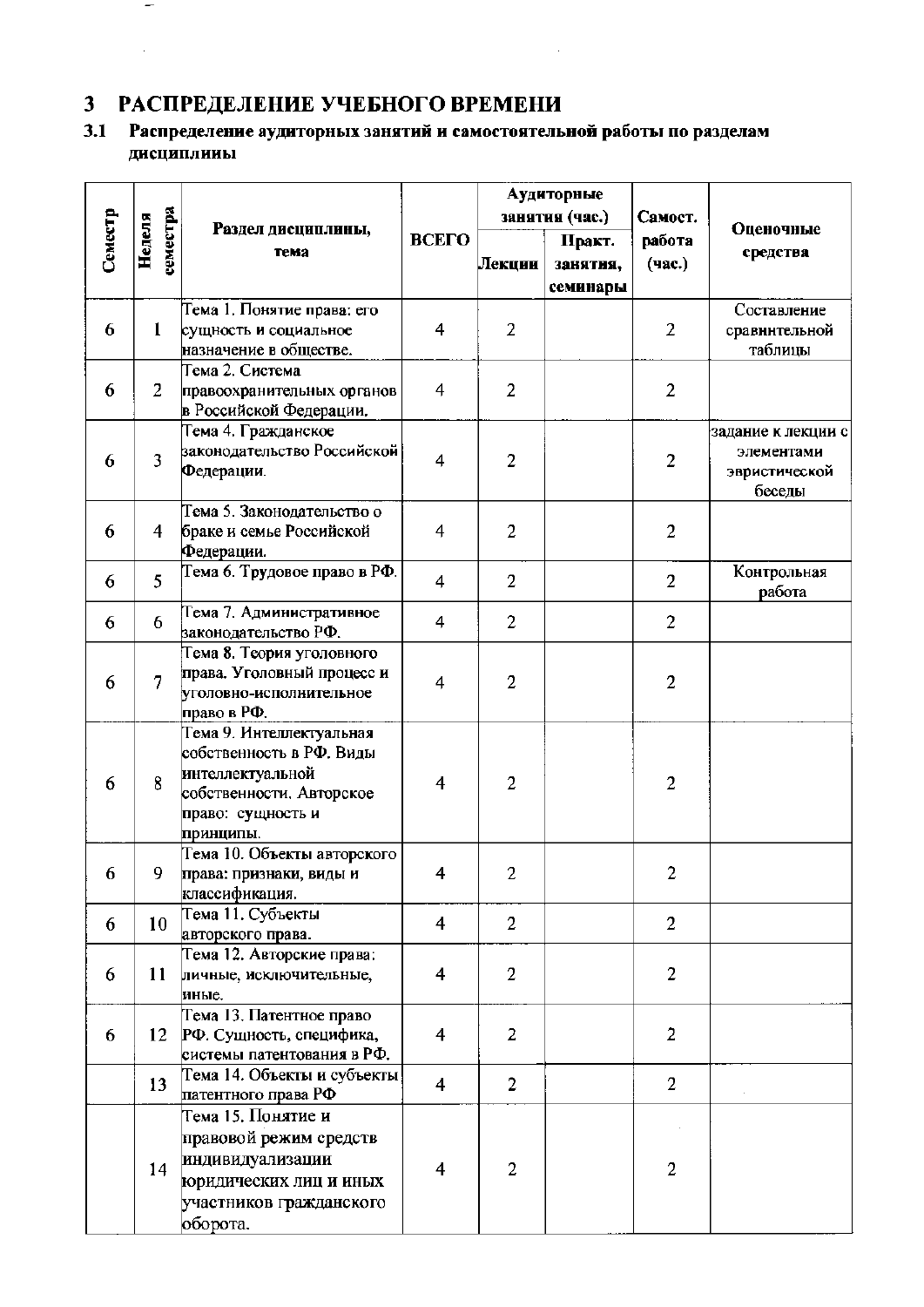|         |                    | Раздел дисциплины,                                                                          |                |                | Аудиторные<br>занятия (час.)   | Самост.          | Оценочные                                                                                                      |  |
|---------|--------------------|---------------------------------------------------------------------------------------------|----------------|----------------|--------------------------------|------------------|----------------------------------------------------------------------------------------------------------------|--|
| Семестр | геместра<br>Неделя | тема                                                                                        | ВСЕГО          | Лекции         | Практ.<br>занятия,<br>семинары | работа<br>(час.) | средства                                                                                                       |  |
|         | 15                 | Тема 16. Способы защиты<br>авторских и патентных прав.                                      | $\overline{4}$ | $\overline{2}$ |                                | 2                |                                                                                                                |  |
| 6       |                    | Тема 17. Специфика объектов <br>16-17 авторского и патентного<br>права в сфере дизайна      | 8              |                | 4                              | 4                | задание к<br>семинару -<br>дискуссии № 1                                                                       |  |
| 6       | 18                 | Тема 18. Права, свободы,<br>обязанности и<br>ответственность человека и<br>гражданина в РФ. | $\overline{4}$ |                | 2                              | 2                | заданне к<br>семинару № 2<br>задание к защите<br>рефератов с<br>использованием<br>мультимедийных<br>технологий |  |
|         |                    | Итого:                                                                                      | 72             | 30             | 6                              | 36               | зачет                                                                                                          |  |

### 3.2 Другие виды занятий

Не предусмотрено

#### Мероприятия самостоятельной работы и текущего контроля  $3.3$

# 3.3.1 Примерный перечень тем курсовых проектов (курсовых работ)

Не предусмотрено

# 3.3.2 Примерный перечень тем расчетно-графических работ

Не предусмотрено

# 3.3.3 Примерный перечень тем графических работ

Не предусмотрепо

# 3.3.4 Примерный перечень тем расчетных работ (программных продуктов)

Не предусмотрено

### 3.3.5 Примерный перечень тем рефератов (эссе, творческих работ)

Реферат «Права, свободы, обязанности и ответственность человека и гражданина в РФ: проблемы реализации и защиты».

### 3.3.6 Примерный перечеиь тем практических виеаудиторных (домашних) работ

Не предусмотрено

# 3.3.7 Примерная тематнка контрольных работ

Способы защиты интеллектуальных прав в Конституции РФ

### 3.3.8 Примерная тематнка клаузур

Не предусмотрепо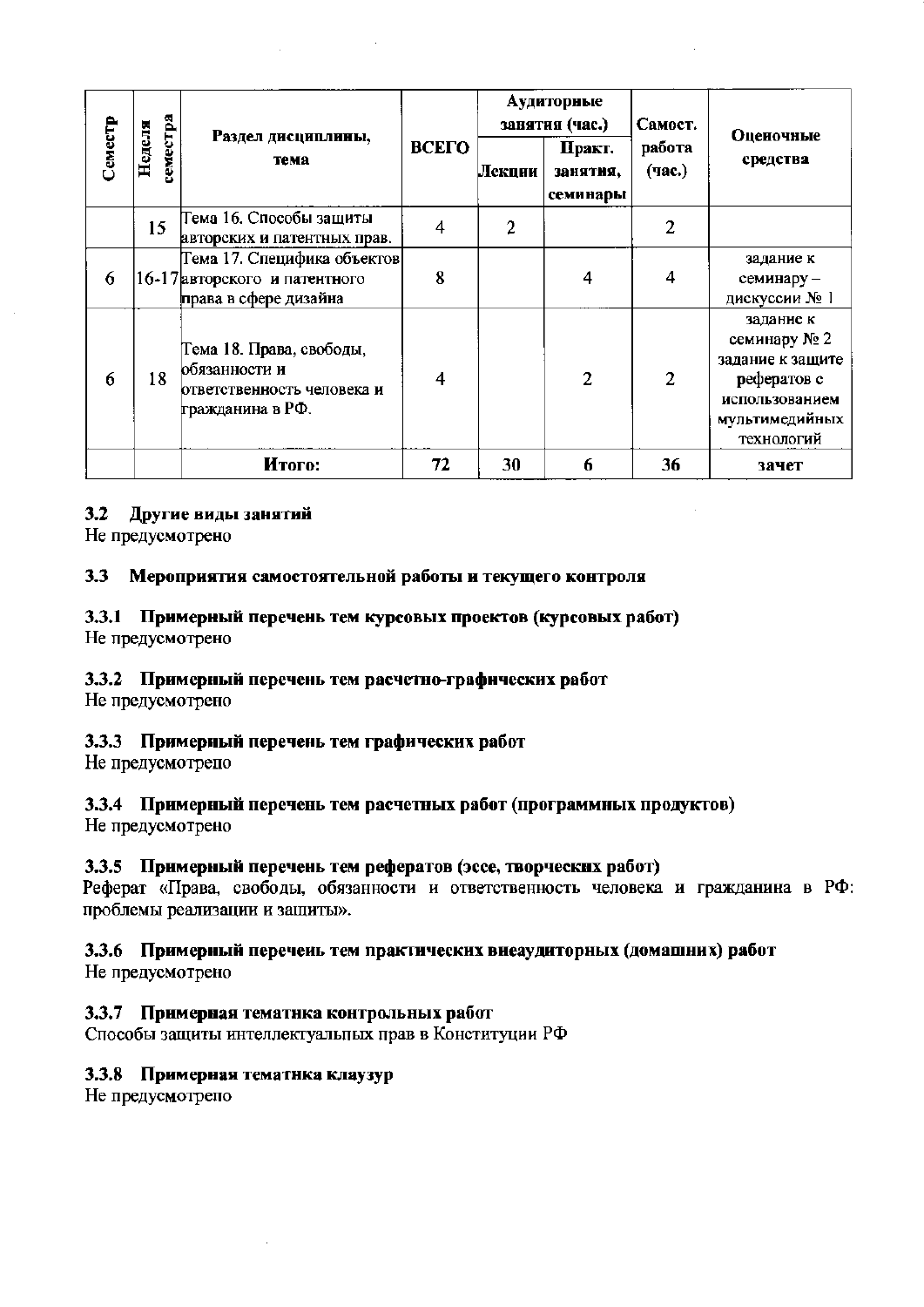#### $\blacktriangleleft$ ПРИМЕНЯЕМЫЕ ТЕХНОЛОГИИ ОБУЧЕНИЯ

|                                            |                           |            |                          |           | Активные методы обучения |                              |                             |                                             |                                                                 |                       |                                    |                             | Дистанционные технологии и<br>электронное обучение |                                         |                         |
|--------------------------------------------|---------------------------|------------|--------------------------|-----------|--------------------------|------------------------------|-----------------------------|---------------------------------------------|-----------------------------------------------------------------|-----------------------|------------------------------------|-----------------------------|----------------------------------------------------|-----------------------------------------|-------------------------|
| Код<br>раздела<br>, темы<br>ДИСЦИП<br>лины | Компьютерное тестирование | Кейс-метод | Деловая нли ролевая игра | Портфолио | Работа в команде         | Метод развивающей кооперации | Балльно-рейтинговая система | лекция с элементами эвристической<br>беседы | семниар-дисскусия с использованием<br>мультимедийных технологий | Сетевые учебные курсы | Виртуальные практикумы и тренажеры | Вебниары и видеоконференции | Асинхронные web-конференции н<br>семинары          | Совместная работа и разработка контента | Другие (указать, какис) |
| T.4                                        |                           |            |                          |           |                          |                              |                             |                                             |                                                                 |                       |                                    |                             |                                                    |                                         |                         |
| <b>T.17</b>                                |                           |            |                          |           |                          |                              |                             |                                             |                                                                 |                       |                                    |                             |                                                    |                                         |                         |
| <b>T.18</b>                                |                           |            |                          |           |                          |                              |                             |                                             |                                                                 |                       |                                    |                             |                                                    |                                         |                         |

#### УЧЕБНО-МЕТОДИЧЕСКОЕ И ИНФОРМАЦИОННОЕ ОБЕСПЕЧЕНИЕ 5. ДИСЦИПЛИНЫ

### 5.1.1. Основная литература

- 1) Кашанина, Т. В. Право: учебник и практикум для прикладного бакалавриата / Т. В. Кашанина, Н. М. Сизикова. - 2-е изд., пер. и дон. - М. : Юрайт, 2018. - 484 с. URL: www.biblio-online.ru/book/6A66DDC9-87E6-4B78-8664-3B7671DC2686
- 2) Солопова, Н.С. Правоведение : учебное пособие / Н.С. Солопова. Екатериибург : Архитектон, 2016. - 150 с. - URL: http://biblioclub.ru/index.php?page=book view red&book id=455475
- 3) URL: Римшин В. И. Правовое регулирование городской деятельности и жилищное законодательство: учебник- М.: ИНФРА-М, 2018. URL: http://znanium.com/catalog/product/947171

### 5.1.2. Дополнительная литература

- 1) Конституция Российской Федерации от 12.12.93.//"Российская газета". №237, 25.12.93.
- 2) Кашанина Т. В. Российское право: [учебник] / Т. В. Кашанина, А. В. Кашанин. 2-е изд., пересмотр. - М.: Норма: ИНФРА-М, 2013. - 784 с.
- 3) Алексеев В.П., Озёркин Д В. Основы научных исследований и патентоведение: учеб. пособие. - Томск: Томский государствениый университет систем управления и радиоэлектроники, 2012. - 172 с. URL: https://biblioclub.ru/index.php?page=book\_red&id=209000&sr=1

4) Сычев А. Н. Защита интеллектуальной собствениости и патентоведение: учеб. пособие. /

- А. Н. Сычев. Томск: Эль Контеит, 2012.- 160 с. URL:
- https://biblioclub.ru/index.php?page=book red&id=208697&sr=1
- 5) Гражданское право: учебник: в 2 ч. / под ред. В.П. Камышанского, Н.М. Коршупова, В.И. Иванова. - М.: ЮНИТИ-ДАНА: Закон и право, 2012. - Ч. 1. - 543 с. URL: https://biblioclub.ru/index.php?page=book red&id=448351&sr=1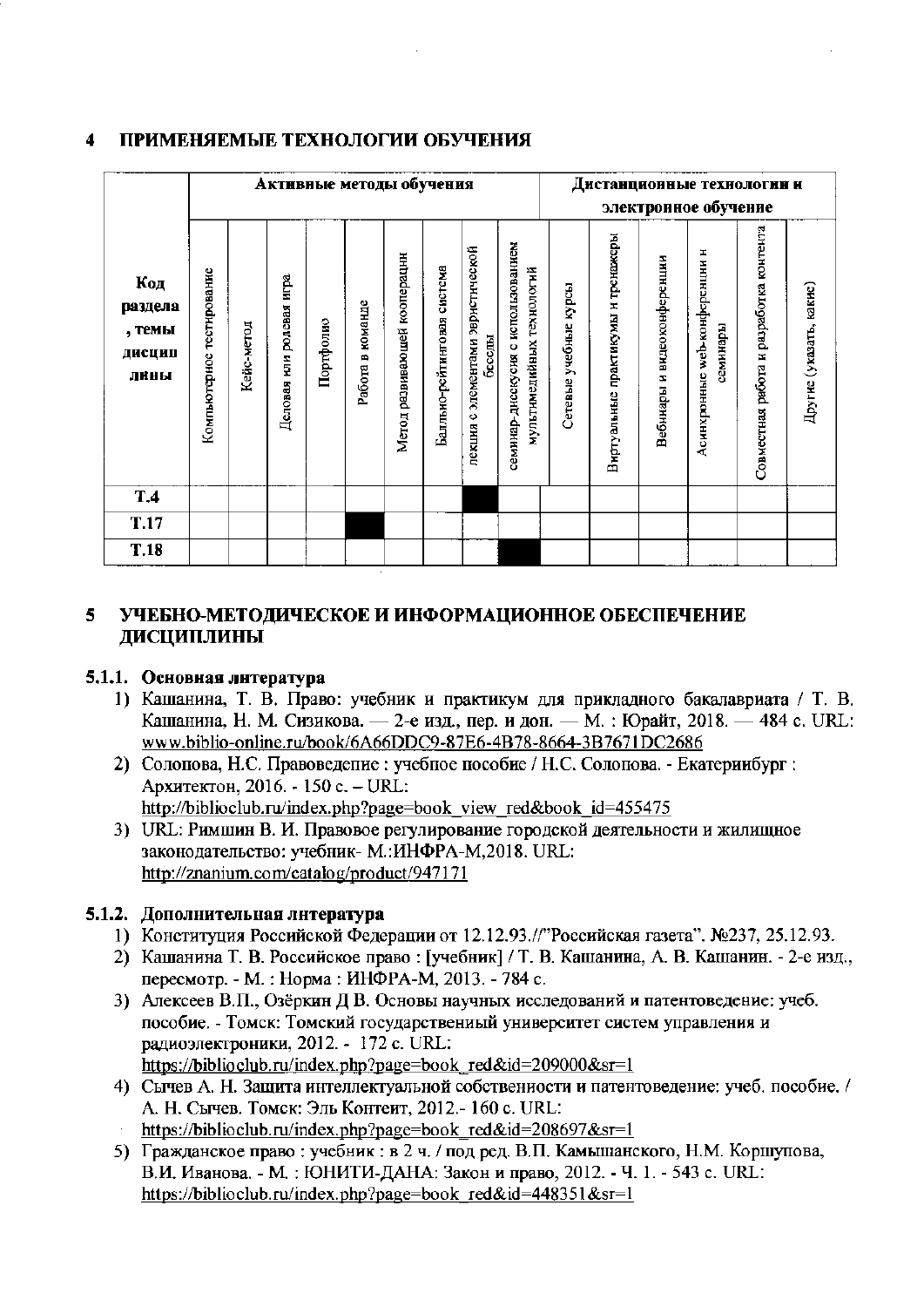- 6) Лапипа, М.А. Информационное право: учебное пособие / М.А. Лапина, А.Г. Ревин, В.И. Лапин; под ред. И.Ш. Килясхапова. - М.: Юнити-Дана, 2015. - 336 с. https://biblioclub.ru/index.php?page=book\_red&id=118624&sr=1
- 7) Солопова, Н.С. Самостоятельная работа студептов в современном вузе: теория, проблемы, инновационные технологии : монография / Н.С. Солопова, А.В. Киселева. -Екатеринбург : Архитектон, 2016. - 185 с.
- 8) URL: http://biblioclub.ru/index.php?page=book&id=89669
- 9) Правоведение: основы законодательства в строительстве: учебник / В. И. Римшин, В. А. Греджев. - М.: АСВ, 2015. - 296 с.

### 5.2. Учебно-методическое обеспечение для самостоятельной работы

Солопова Н.С. Правоведение: учебное пособие / Н.С. Солопова: Екатеринбург. Изд-во Урал $\Gamma$ АХА «Архитектон», 2016. - 107 с.

#### $5.3$ Перечень информационных технологий, используемых при осуществлении образовательного процесса по дисциплине, включая перечень программного обеспечения и информационных справочных систем\*

### 5.3.1 Перечень программного обеспечения

| Тип ПО                          | Название         | Источник                  | Доступность для студентов                                                                        |
|---------------------------------|------------------|---------------------------|--------------------------------------------------------------------------------------------------|
| Прикладное ПО/<br>Офисный пакет | Microsoft Office | Лицензионная<br>программа | Доступно в компьютерном<br>классе и в аудиториях для<br>самостоятельной работы<br><b>У</b> рГАХУ |

#### 5.3.2 Базы данных и информационные справочные системы

Научная электронная библиотека. Режим доступа: https://elibrary.ru/

Интернет-репозиторий образовательных ресурсов ВЗФЭИ, специфично организованная ЭБС, дополненная развитой системой фупкций обучения. - [Электропный ресурс] -URL: http://repository.vzfei.ru.

Мир науки и культуры. Российская Научная Сеть - Scientific Network - [Электронный ресурс] -Режим доступа: http://nature.web.ru

Справочная правовая система «Гарант». - [Электронный ресурс] - Режим доступа: http://garant.ru

Справочная правовая система России «Консультант Плюс» - [Электронный ресурс] - Режим доступа: http://www.consultant.ru/

#### 5.4. Электроиные образовательные ресурсы:

https://biblio-online.ru/ http://znanium.com/catalog/product/947171 biblioclub.ru https://e.lanbook.com/

#### МЕТОДИЧЕСКИЕ УКАЗАНИЯ ДЛЯ ОБУЧАЮЩИХСЯ ПО ОСВОЕНИЮ 6 ДИСЦИПЛИНЫ

# Студент обязан:

1) знать:

- график учебного процесса по дисциплине (календарный план аудиторных занятий и план-график самостоятельной работы);
- порядок формирования итоговой оценки по дисциплине: (преподаватель на первом занятии по дисциплине знакомит студентов с перечисленными организационно-методическими материалами);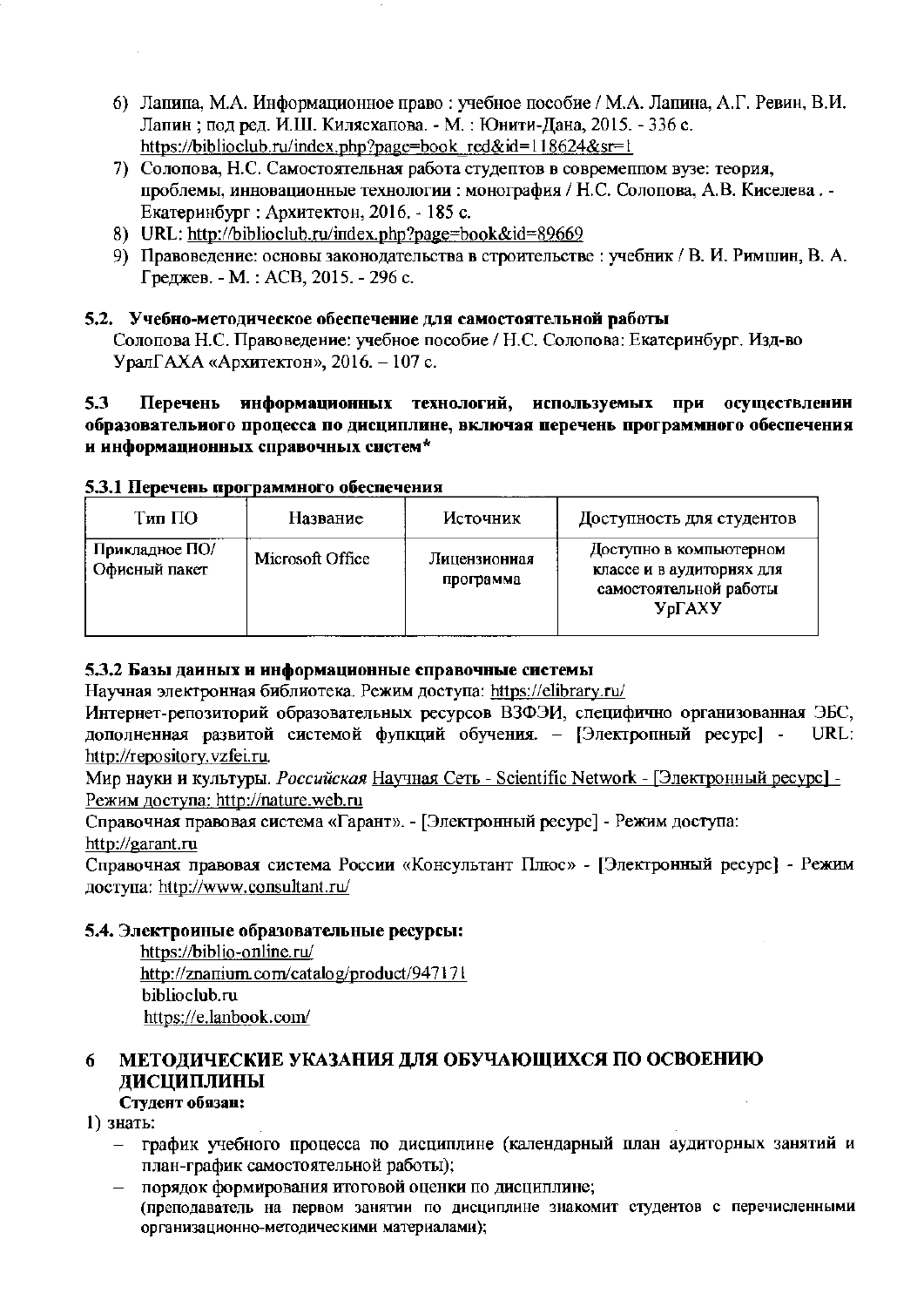- 2) посещать все виды аудиторных занятий (преподаватель контролирует посещепие всех видов занятий), вести самостоятельную работу по дисциплине, используя литературу, рекомендованную в рабочей программе дисциплины и преподавателем (преподаватель передает список рекомендуемой литературы студептам);
- 3) готовиться и активно участвовать в аудиторпых занятиях, используя рекомендованную литературу и методические материалы;
- 4) своевременно и качественно выполнять все виды аудиторных и самостоятельных работ, предусмотрепных графиком учебного процесса по дисциплине (преподаватель ведет пепрерывный мопиторинг учебной деятельности студентов);
- 5) в случае возникновения задолженностей по текущим работам своевременно до окончания семестра устранить их, выполняя недостающие или исправляя не зачтенные работы, предусмотренные графиком учебного процесса (преподаватель на основе данных мониториига учебной деятельности своевременно нредупреждает студентов о возникших задолжепностях и необходимости их устранения).

#### МАТЕРИАЛЬНО-ТЕХНИЧЕСКОЕ ОБЕСПЕЧЕНИЕ ДИСЦИПЛИНЫ  $\overline{7}$

Аудитория с соответствующей ипфраструктурой.

#### 8 ФОНД ОЦЕНОЧНЫХ СРЕДСТВ ДЛЯ ПРОВЕДЕНИЯ ПРОМЕЖУТОЧНОЙ **АТТЕСТАЦИИ**

Фонд оценочных средств предназначен для оценки:

- 1) соответствия фактически достигнутых каждым студентом результатов изучения дисциплины результатам, занланированным в формате дескрипторов «знать, уметь, иметь навыки» (н.1.4) и получения интегрированной оценки по дисциплиие;
- 2) уровия формирования элемептов компетенций, соответствующих этану изучения дисциплины.

#### КРИТЕРИИ ОЦЕНИВАНИЯ РЕЗУЛЬТАТОВ КОНТРОЛЬНО-ОЦЕНОЧНЫХ  $8.1.$ **ПРОМЕЖУТОЧНОЙ МЕРОПРИЯТИЙ** ТЕКУЩЕЙ И **АТТЕСТАЦИИ**  $\mathbf{u}$ ДИСЦИПЛИНЕ

8.1.1 Уровень формирования элементов компетенций, соответствующих этапу изучения дисциплины, оценивается с использованием следующих критериев и шкалы оценок\*

| Критерии                          |         | Шкала оценок                           |
|-----------------------------------|---------|----------------------------------------|
| Оценка по дисциплине              |         | Уровень освоения элементов комнетенций |
| Отлично                           |         | Высокий                                |
| Хорошо                            | Зачтено | Повышенный                             |
| Удовлетворительно                 |         | Пороговый                              |
| Неудовлетворительно<br>Не зачтено |         | Элементы не освоены                    |

\*) описание критериев см. Приложение 1.

8.1.2 Промежуточная аттестация но дисциплине представляет собой комплексную оценку, определяемую уровнем выноднения **BCCX** запланированных коитрольно-оценочных мероприятий (КОМ). Используемый набор КОМ имеет следующую характеристику:

| $N_2$<br>$\Pi/\Pi$ | Форма КОМ                    | Состав КОМ |
|--------------------|------------------------------|------------|
|                    | Посещение аудиторных занятий |            |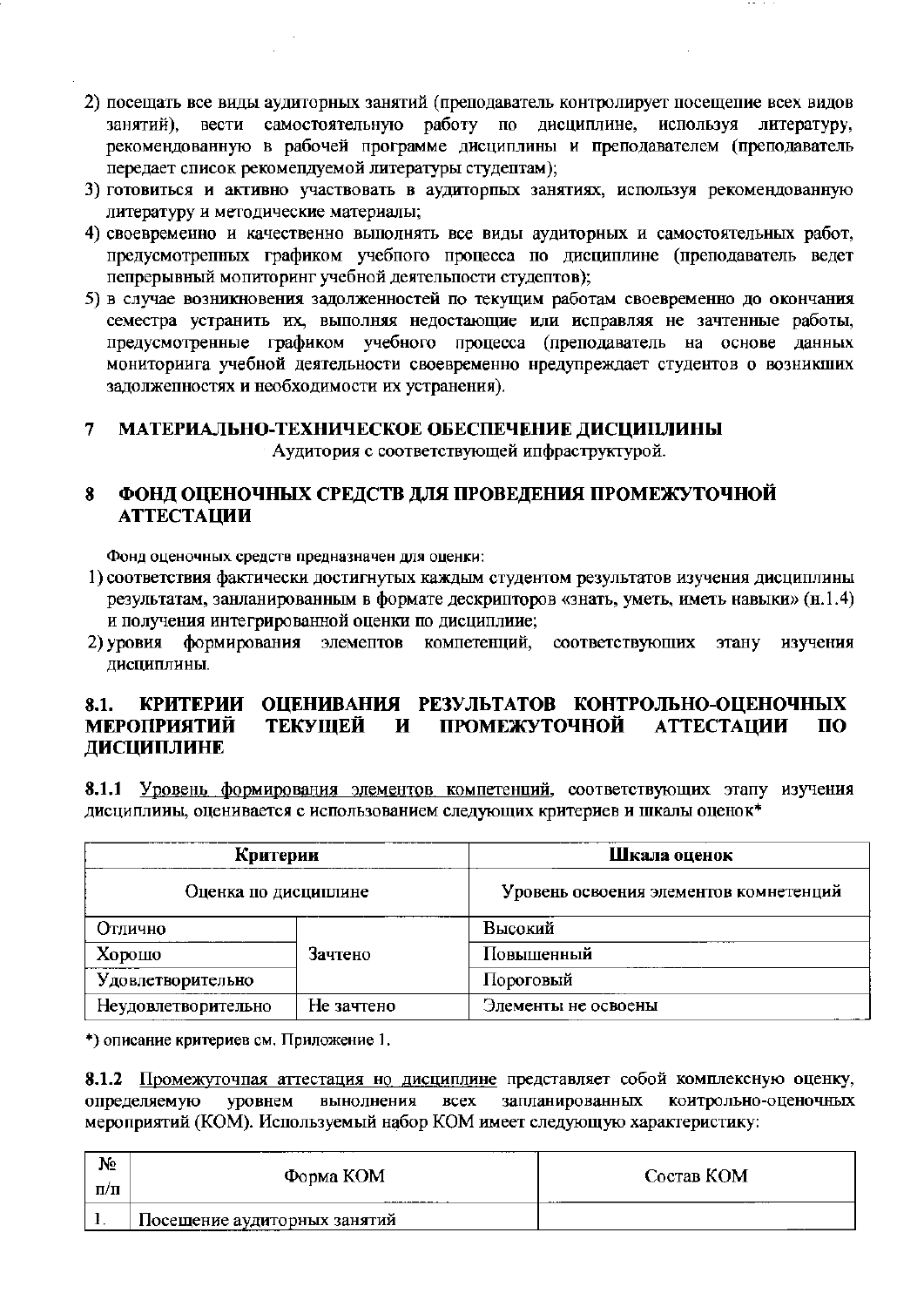| $N_{2}$<br>$\pi/\pi$ | Форма КОМ                                    | Состав КОМ                                                                                 |
|----------------------|----------------------------------------------|--------------------------------------------------------------------------------------------|
| 2                    | Выполнение заданий по темам занятий (лекций) | Лекция № 1 – 1 задание (составление<br>сравнительной таблицы)                              |
|                      |                                              | Лекция № 3 – 1 задание                                                                     |
|                      | Участие в семинарских занятиях               | Задания к семинарам<br>№ 1-3 задания (устный ответ по теме)<br>№ 2-1 задание (презентация) |
| 4                    | Контрольная работа                           | 4 задания                                                                                  |
| 5                    | Реферат                                      | 4 задания                                                                                  |
| 6                    | Зачет                                        | 40 вопросов                                                                                |

Характеристика состава заданий КОМ приведена в разделе 8.3.

8.1.3 Оценка знаннй, умений и навыков, продемонстрированных студентами при выполнении отдельных контрольно-оценочных мероприятий и оценочных заданий, входящих в их состав, осуществляется с применением следующей шкалы оценок и критериев:

| Уровни оценки<br>достижений студента<br>(оценки) | Критерии<br>для определения уровня достижений<br>Выподненное оценочное задание:               | Шкала оценок              |  |
|--------------------------------------------------|-----------------------------------------------------------------------------------------------|---------------------------|--|
| Высокий (В)                                      | соответствует требованиям*, замечаний нет                                                     | Отлично (5)               |  |
| Средний (С)                                      | соответствует требованиям*, имеются замечания,<br>которые не требуют обязательного устранения | Хорошо $(4)$              |  |
| Пороговый (П)                                    | не в полной мере соответствует требованиям*,<br>есть замечания                                | Удовлетворительно (3)     |  |
| Недостаточный (Н)                                | не соответствует требованиям*, имеет<br>существенные ошибки, требующие исправления            | Неудовлетворительно       |  |
| Нет результата (O)                               | не выполнено или отсутствует                                                                  | Оценка не<br>выставляется |  |

\*) Требования и уровень достижений студентов (соответствие требованиям) по каждому контрольнооценочному мероприятию определяется с учетом критериев, приведенных в Приложении 1.

#### КРИТЕРИИ ОЦЕНИВАНИЯ РЕЗУЛЬТАТОВ ПРОМЕЖУТОЧНОЙ АТТЕСТАЦИИ 8.2 ПРИ ИСПОЛЬЗОВАНИИ НЕЗАВИСИМОГО ТЕСТОВОГО КОНТРОЛЯ

При проведении независимого тестового контроля как формы промежуточной аттестации нрименяется методика оценнвания результатов, предлагаемая разработчиками тестов.

#### ОЦЕНОЧНЫЕ СРЕДСТВА ДЛЯ ПРОВЕДЕНИЯ ТЕКУЩЕЙ И 8.3 ПРОМЕЖУТОЧНОЙ АТТЕСТАЦИИ

### 8.3.1. Перечень заданий для аудиторных занятий (лекция с элементами эвристической беседы):

Тема 4. Гражданское законодательство Российской Федерации.

Диалогизация проблемной ситуации в эвристической беседе.

Задания:

1) Экспозиция проблем - назвать элементы частной собственности, способы и проблемы ее защиты в гражданском закоподательстве в РФ.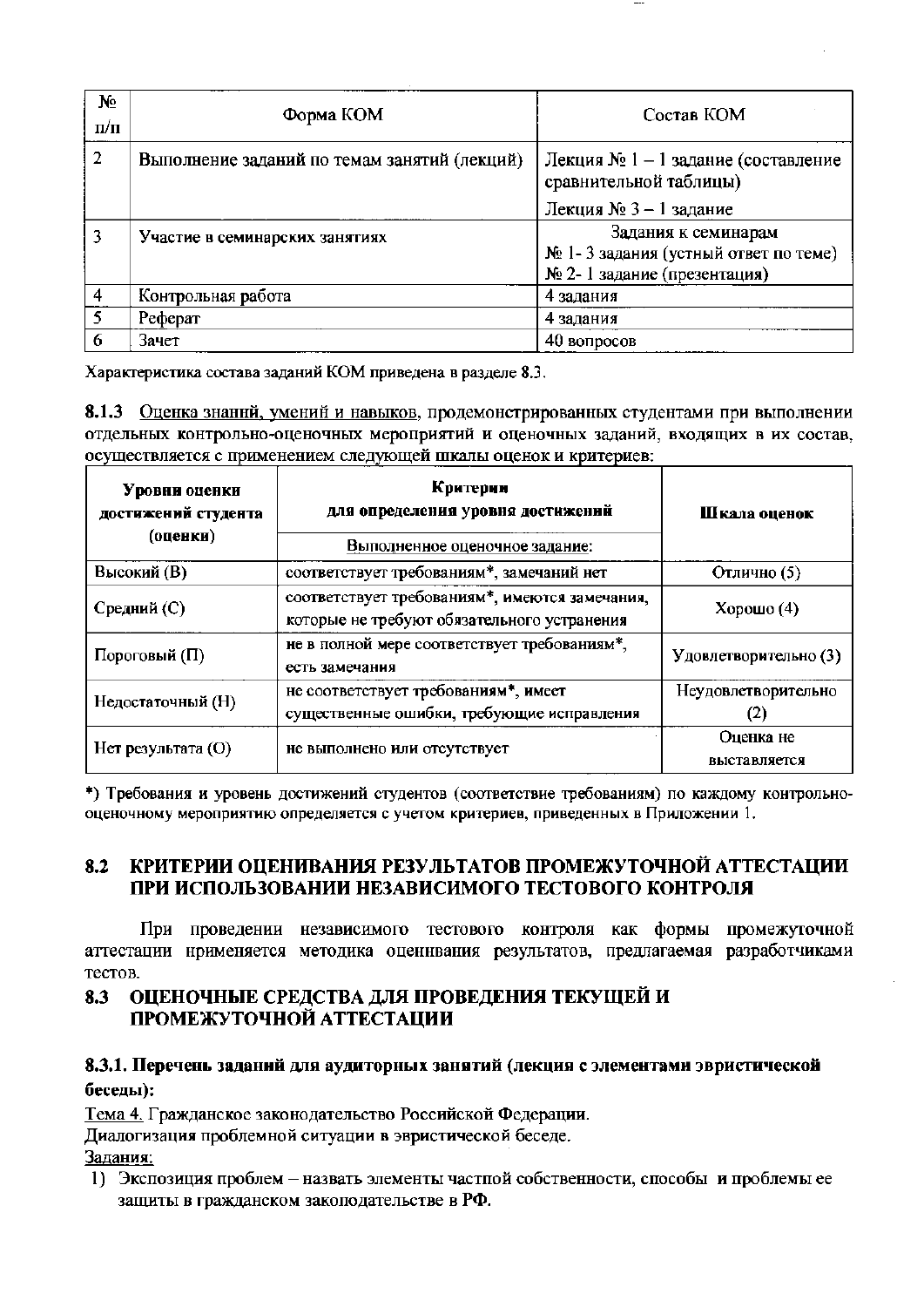Тема 2. Система нравоохранительных органов в Российской Федерации (составление сравнительной таблицы):

| Наименование              | Суды | Прокуратура | Министерство   | Федеральная  |
|---------------------------|------|-------------|----------------|--------------|
| правоохранительного       |      |             | внутренних дел | служба       |
| органа                    |      |             |                | безопасности |
| Общая характеристика      |      |             |                |              |
| компетенции органа (какие |      |             |                |              |
| вопросы он разрешает)     |      |             |                |              |
| Полномочия органа         |      |             |                |              |
| люлномочия его/           |      |             |                |              |
| сотрудников               |      |             |                |              |
| Правовые основы           |      |             |                |              |
| деятельности (какими      |      |             |                |              |
| нормативными актами       |      |             |                |              |
| регулируется)             |      |             |                |              |
| Цели деятельности органа  |      |             |                |              |
| Задачи органа             |      |             |                |              |
| Способы защиты прав и     |      |             |                |              |
| свобод                    |      |             |                |              |

дать характеристику правоохранительным органам в РФ:

### 8.3.2. Перечень заданий для семинарских занятий:

Семинарское занятие № 1. Тема 17. Специфика объектов авторского и патентного права в сфере дизайна (семинар-дискуссия). Занятне нроводится в виде дискуссии.

Задания для обсуждения:

- 1. Назвать понятие и признаки объектов авторского права.
- 2. Назвать нонятие и нризнаки объектов патентного нрава.
- 3. Определить признаки части произведения как самостоятельного объекта авторского нрава., проблемы ее реализации в нроизведениях дизайна.

Семинарское занятие № 2. Права, свободы, обязанности и ответствеиность человека и гражданина в Российской Федерации (проблемный семннар).

Задание - ностановка проблемы - реализация и защита прав и свобод человека в России и зарубежных странах, с нредставленнем презентаций Power Point.

Вопросы для коллективного обсуждения:

Групна №1. Назвать нонятие и признакн прав, свобод, обязанностей и ответствениости человека н гражданина в РФ.

Группа №2. Классифицировать систему прав, свобод, обязанностей человека и гражданина по Конституцин РФ.

Группа №3. Осуществить сравнительно-нравовой анализ нрав, свобод и обязаниостей человека и гражданина в РФ и зарубежных странах.

Группа №4. Определить нроблемы реализации прав, свобод и обязанностей в Российской Федерации.

#### 8.3.3. Перечень заданий для контрольной работы:

Определить основные научные категории:

- 1. проблемы или группы проблем, существующие в законодательстве РФ
- 2. аргументнровать свон выводы, в связи с анализом статей конституции РФ
- 3. предложить способы по оптимизации охраны и защиты интеллектуальных прав
- 4. правильно оформить контрольную работу (титульный лист, список использованной литературы).

#### 8.3.4. Перечень заданий для реферата:

1) Объем реферата -15 стр. ф. А 4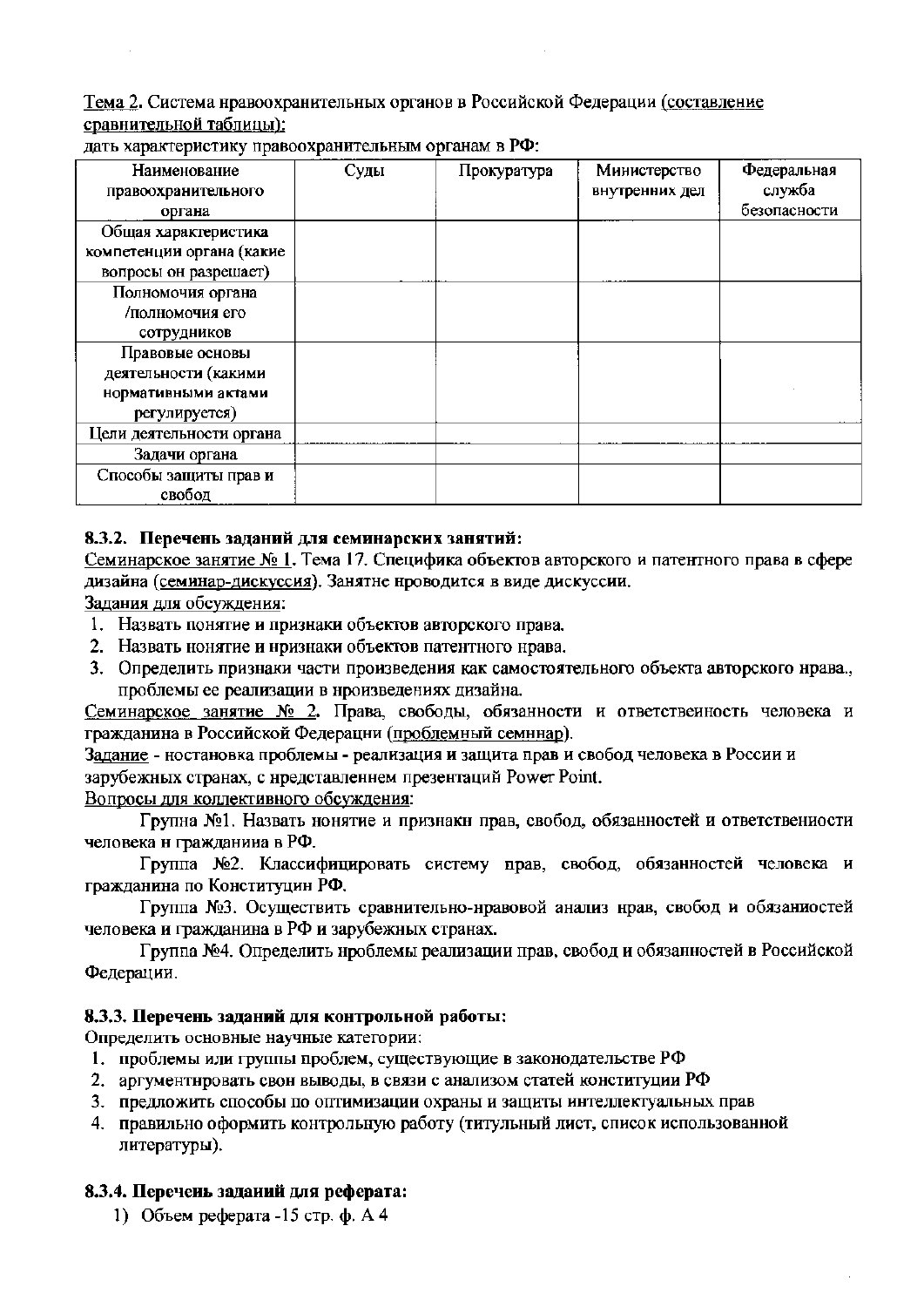- 2) Оформление реферата в соответствии с требованиями нормативных документов.
- 3) Структура реферата: введение (с постановкой нроблемы), 2 главы (основная часть), заключение (выводы), снисок литературы.
- 4) В основной части необходимо определить проблемы по заданной теме и снособы их решения.

#### 8.3.5. Перечень вопросов к зачету:

- 1. Сущность нрава и его признаки.
- 2. Нормативные акты: признаки и виды.
- 3. Структура права.
- 4. Структура правоохранительных органов РФ.
- $5.$ Судебная система РФ.
- Правонарушение: сущность и признаки.  $6<sup>1</sup>$
- Юридическая ответствениость: сущность и виды.  $7.$
- 8. Круг вонросов, регулируемых гражданским правом.
- 9. Принцины Гражданского Кодекса РФ.
- 10. Право собственности в гражданском нраве.
- 11. Понятие гражданского нроцесса и его стадии
- 12. Участники гражданского процесса: их права и обязанности.
- 13. Порядок заключения и расторжения брака,
- 14. Юридические последствия расторжения брака но Семейному Кодексу РФ.
- 15. Исполнительное нроизводство в РФ
- 16. Порядок заключения трудового договора. Снецифика труда творческих работников.
- 17. Служебиое нроизведение: нравовой статус.
- 18. Классификация прав, свобод и обязанностей человека и гражданина.
- 19. Приицины Уголовного Кодекса РФ.
- 20. Классификация преступлений в Уголовном Кодексе РФ. Понятие общественной опасности преступления.
- 21. Состав преступления.
- 22. Соучастие в преступлении: уголовиая ответствениость нодстрекателя, организатора, нособника, иснолнителя.
- 23. Понятие экстремизма но законодательству РФ. Уголовная ответственность за экстремистские лействия.
- 24. Режим отбывания паказания в РФ.
- 25. Основные и донолнительные внды наказания в Уголовном Кодексе РФ.
- 26. Особенности уголовного нроцесса. Участники уголовного процесса, их нрава и обязанностн.
- 27. Сущность и снецифика интеллектуальной собственности.
- 28. Виды объектов иителлектуальной собственности.
- 29. Интеллектуальные нрава: личные, исключительные, иные.
- 30. Срочный характер исключительных прав на объекты интеллектуальной собственности.
- 31. Понятие авторского права и его эволюция.
- 32. Принципы правового регулирования и защиты авторского нрава.
- 33. Объекты авторского права: признаки, виды, классификация.
- 34. Субъекты авторского права. Правовой режим соавторства.
- 35. Авторский договор: виды н условия заключения.
- 36. Сущность и принцины патеитного права. Системы натентования в РФ.
- 37. Объекты патентиого права. Понятие патентоснособности объектов патентного права.
- 38. Субъекты натентных прав и субъекты патентного права.
- 39. Способы защиты авторских и натентных прав.
- 40. Специфика объектов интеллектуальной собственности в сфере графического дизайна.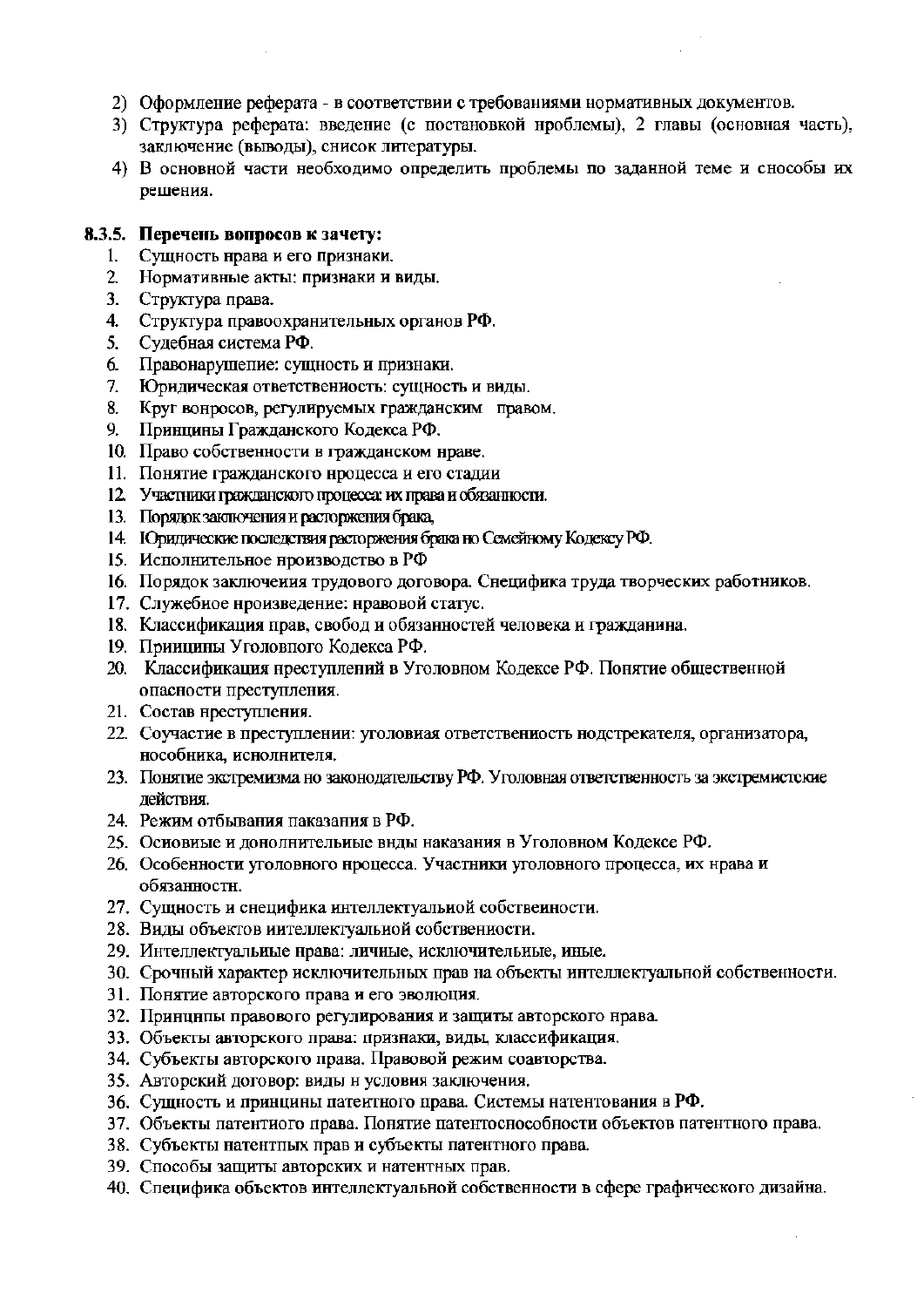#### Критерии зачетной оценки:

«Зачтено»

систематизированные, глубокие и полные знания по всем разделам дисциплины, а также по основным вонросам, выходящим за нределы учебной программы;

точное иснользование научной терминологии систематически грамотиое и логически правильное изложение ответа на вонросы;

безупречное владение инструментарием учебной дисциплины, умение его эффективно иснользовать в постановке научных и практических задач;

выраженная способность самостоятельно и творчески решать сложные нроблемы и иестандартные ситуации;

полное и глубокое усвоение основной и дополнительной литературы, рекомендованиой учебной программой по дисциплине;

умеиие ориентироваться в теориях, концепциях и нанравлениях дисциплины и давать им критическую оценку, используя научные достижения другнх дисцинлин;

творческая самостоятельная работа на нрактических/семинарских занятиях, активиое участие в групповых обсуждениях, высокий уровень культуры иснолнения заданий;

высокий уровень сформированности заявленных в рабочей нрограмме компетенций. «Не зачтено»

фрагментарные зиания по дисциплине;

- отказ от ответа (выполнения письменной работы);  $\overline{\phantom{0}}$
- знание отдельных источников, рекомендованных учебной программой по дисциплине;  $\overline{\phantom{0}}$
- неумение использовать научную терминологию;
- наличие грубых ошибок;
- низкий уровень культуры иснолнення заданий;  $\overline{\phantom{0}}$
- низкий уровень сформированности заявлениых в рабочей программе компетеиций.

| Рабочая программа дисциплины составлена авторами:     |                                     |           |               |         |  |  |
|-------------------------------------------------------|-------------------------------------|-----------|---------------|---------|--|--|
| Кафедра                                               | Ученая<br>стенень, ученое<br>звание | Должность | ФИО           | Подпись |  |  |
| Кафедра<br>социальных и<br>гуманитариых<br>наук       | к. ф. н                             | профессор | Н.С. Солонова | Hersy   |  |  |
| Рабочая программа дисциплины согласована              |                                     |           |               |         |  |  |
| Заведующий кафедрой социальных и<br>гуманитарных наук |                                     |           | В.И. Ветошкии |         |  |  |
| Директор библиотеки УрГАХУ                            |                                     |           | Н.В. Нохрина  |         |  |  |
| Декан факультета дизайна                              |                                     |           | И.С.Зубова    |         |  |  |